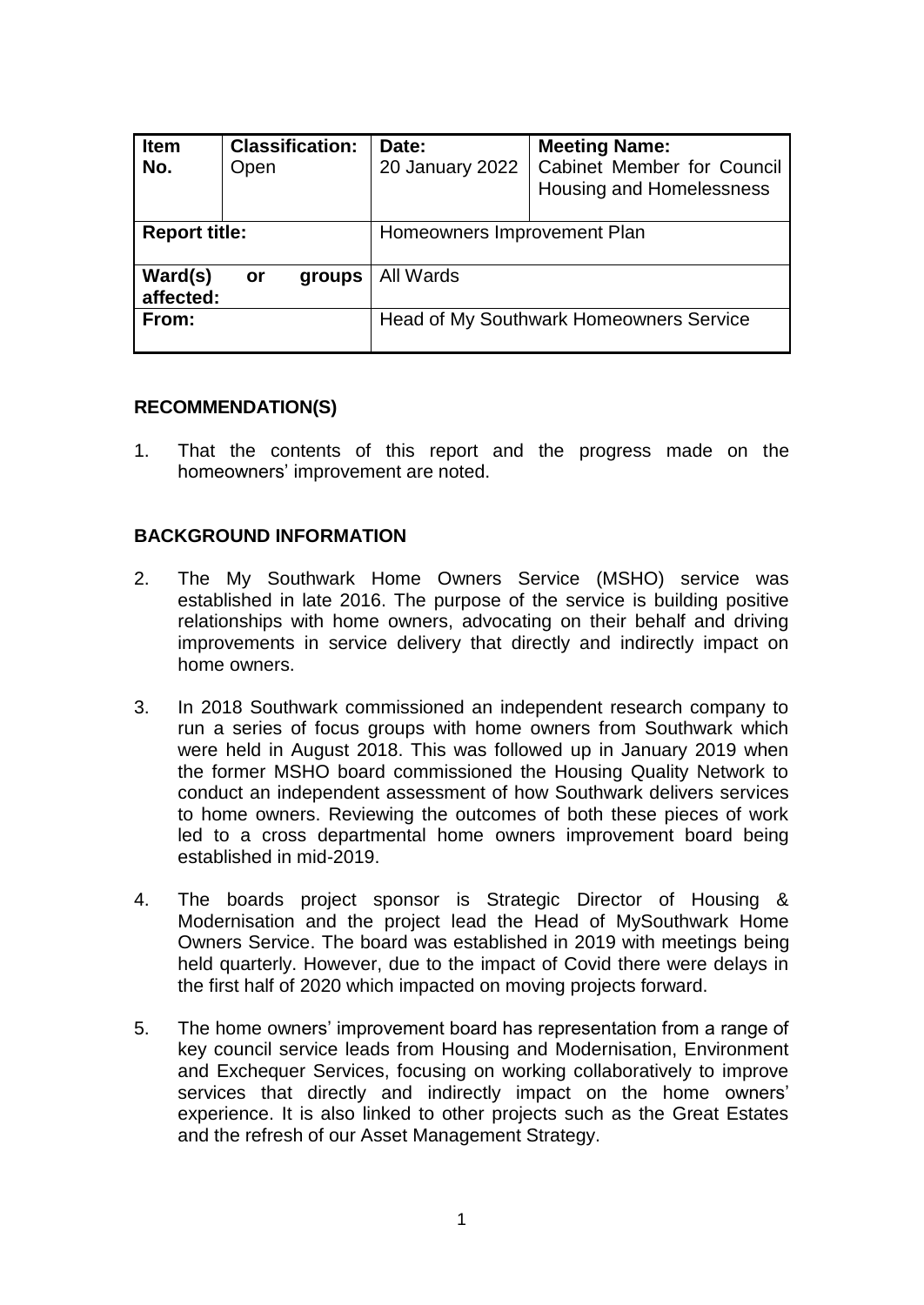- 6. The improvement plan is embedded as one of the key priorities in the Housing and Modernisation business plan. It also links in with other key deliverables such as the great estates project and the refresh of the asset management strategy. Benchmarking with other social landlords has demonstrated that Southwarks improvement plan is ambitious and no other social landlord has one in place
- 7. The plan currently has 48 low, medium and high impact projects covering a broad spectrum of issues. Some of the high impact projects are expected likely to take at least 12 – 24 months to complete.
- 8. The first board meeting on the 8 of August 2019 agreed that it was improvement to drill down and understand the challenges both staff and home owners faced to inform the plan. We subsequently held focus groups with key internal service leads and then Southwark home owners to ensure the plan captured all concerns. The focus groups identified the following 6 key areas of concern and the projects on the plan have been captured under the following headings:
	- Living environment
	- Day to day repairs and maintenance
	- Major works
	- District heating
	- Service charge billing and collection
	- Communication, Digitalisation, Accessibility & Engagement

# **IMPROVEMENT PLAN PROGRESS**

- 9. Progress reports on progress have been regularly provided to the current and former cabinet members' for housing and we have made steady progress. As of January 2022 progress is as follows:
	- 32 projects have been completed
	- 16 are in progress
	- $\bullet$  Total = 48 projects
- 10. The projects completed to date have been less complex commitments which are set out below:
	- Our cleaning and grounds maintenance cleaning supervisors all now have annual targets that are monitored to make sure they attend estate inspections with residents to monitor the standards on our estates.
	- Based on home owner feedback we have provided information on our home owners' webpage about the support Southwark provides and who to contact regarding rough sleepers.
	- Based on home owner feedback we updated our home owners'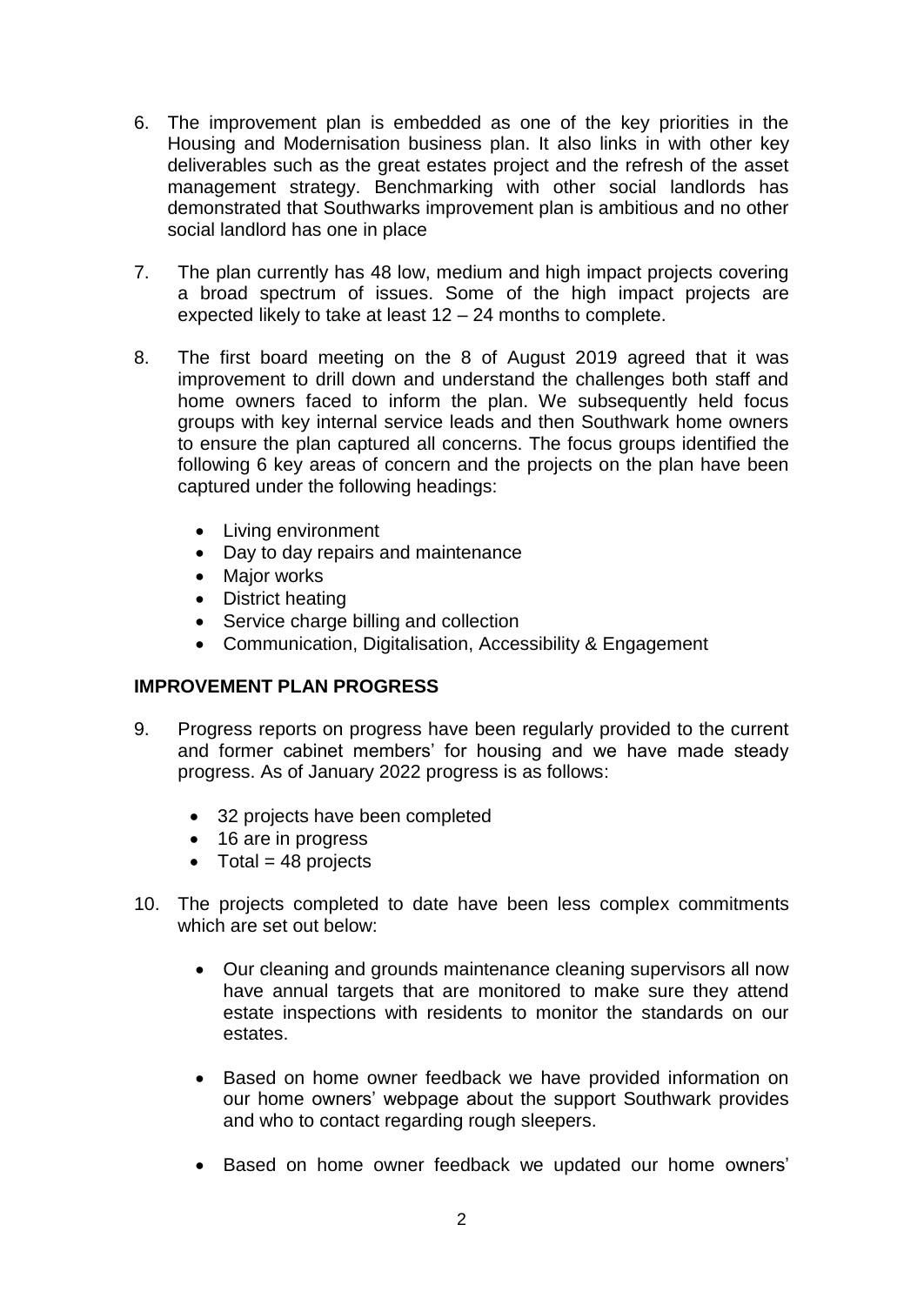webpage with clearer guidance on when and how Southwark refunds service charge overpayments.

- We held a focus group with home owners who told us that the best way to provide them with the information they need about the responsibilities of the landlord and homeowners was on the home owners' webpage rather than videos.
- We have made sure that now where we are doing any regeneration or major works projects that we include our cleaning and grounds maintenance teams in the selection of materials and finishes to communal areas so that whatever is chosen can be cleaned easily.
- We have a long term project to improve the 'MySouthwark' account moving from Self-Serve to Housing On-Line. One of the key benefits of the project we have achieved is that home owners can now download a PDF service charge statement. We are now working on home owners being able to view their Service Charge Schedules Payments and Debit and Credits on their accounts.
- We have improved workings between Citizens Advice Bureau and Exchequer so that CAB advice is up to date and accurate.
- We have increased the opportunities for all residents to be involved widening the ways they can be involved to improve and increase direct feedback.
- We have implemented a new resident's service involvement structure for homeowners and tenants.
- We benchmarked against a range of external organisations on how they deliver services to home owners to identify how well we deliver services in comparison.
- We incorporated sections in our internal procedures for resident services and asb officers dealing with anti-social behaviour (ASB) on how to deal with breaches of the lease involving home owners.
- Based on home owner feedback we now update the home owners' webpage annually in March when all the funding opportunities are open for applications.
- We created a dedicated webpage called 'How We Manage Our Estates' for all residents covering the following areas that tell you the standards of cleaning and frequency you can expect, how we monitor performance and how to join our estate walkabouts. Residents Services now provide quarterly performance information.
- To improve how Resident Services Officers manage issues facing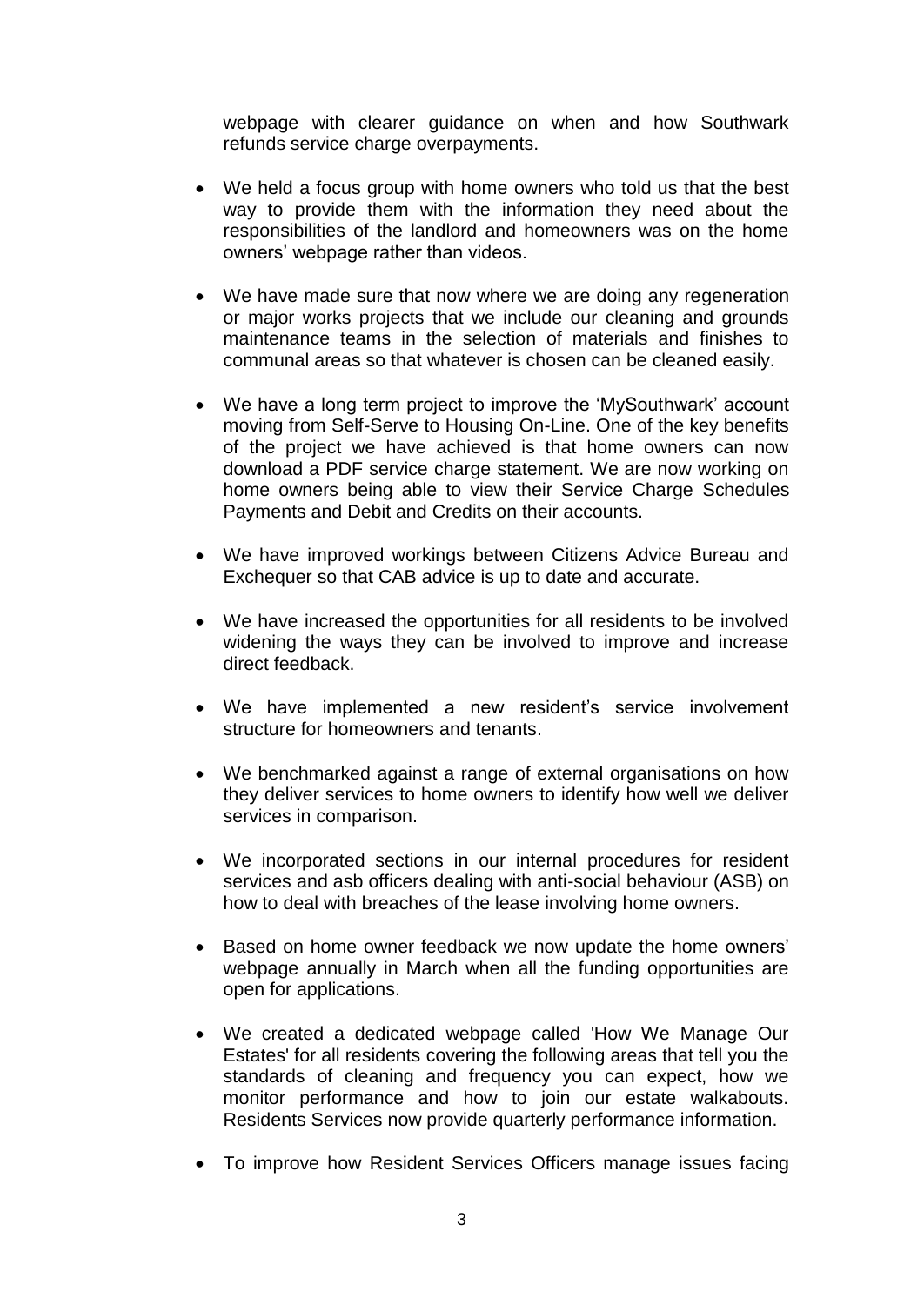home owners we have provided them with access to free external training on a range of management issues relating to home owners.

- We ran two pilot schemes to look at how we could provide improved information on the variances between your estimates and actual service charge invoices you receive. The learning is now feeding into how Southwark will automate the construction of service charges.
- We have provided guidance on the homeowners' webpage regarding Southwark's approach to requests from buyers and sellers for EWS1 forms being requested by mortgage lenders.
- We now offer every prospective right to buy applicant the opportunity to attend a face to face session with a council officer to talk through 'what being a leaseholder involves' so they understand their future obligations and the costs associated with becoming a leaseholder.
- We held a focus group with home owners to seek feedback on what we could improve on the homeowners' webpage and the website in general. The feedback has been provided to the Web team to incorporate into future improvements.
- We have redesigned and simplified our estate cleaning schedules and displayed them on all of our estate noticeboards.
- Asset management have re-organised its commercial team and introduced an in-house estimating section in which now enables feasibility costs to be prepared for individual major works schemes so we assess the most suitable delivery option.
- We held a focus group with homeowners to seek feedback on improvements they would like to see with the service charge invoices they receive and some of those recommendations are being incorporated in future invoices.
- We have reviewed our Pre Assignment Welcome Pack via a one off leaseholder task and finish group and provided additional information that was requested by home owners.
- The officers responsible for the collection of service charges now regularly meet our Citizens Advice Bureau partners who support home owners with issues they can't resolve to work more closely together.
- We have developed information on the average maintenance costs of running a home for perspective purchasers which is now on the homeowners' webpage.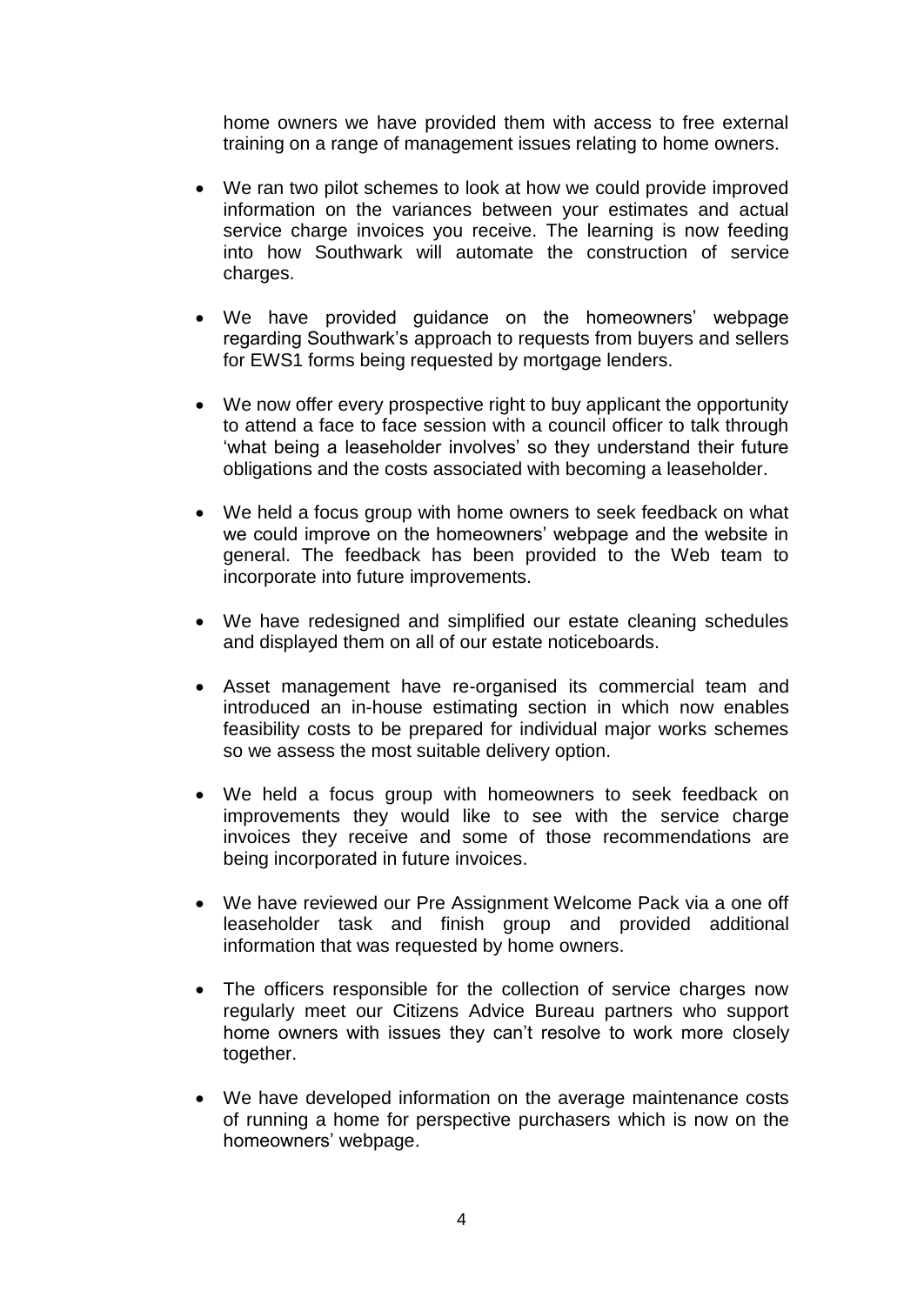- Resident Services now regularly promote the benefits of home owners participating in estate inspections.
- We have written a clear policy on who can and cannot disconnect from district heating and provided justification and published this on our website.
- We have conducted a review and redesign of i.casework includes being able to log complaints by tenure so moving forward we can focus on issues and lessons learnt that directly impact on homeowners.
- We explored the feasibility of establishing an independent panel or use of an independent expert in high value major works contracts to minimise disputes between the council. Moving forward we will engage external independent experts on high value major works contracts when appropriate.
- We have reviewed the council's Residents First consultation process through a range of focus groups with home owners and have made this a more inclusive robust process.
- We have completed a pilot and leaseholders and tenants are now part of the procurement for a range of key contracts.
- 11. We have a further six projects placed on hold due to current resource capacity and these will be explored at a later date.
- 12. The homeowners' improvement plan is wide ranging with combination of short, medium and long term projects with some key elements directly benefiting both homeowners and tenants. Please see Appendix A. The following projects are still in progress with the majority due for completion in 2022:
	- We are piloting digital noticeboards as part of the Great Estates Scheme evaluating benefits and future use and costs so we provide key real time information to all residents.
	- We are investigating the benefits of piloting mobile phone apps to enable us to see and diagnose repairs more accurately and enable remote post inspections.
	- We are providing a business case on the advantages and disadvantages of allowing leaseholders to install their own windows in street properties through the alterations process with a definitive specification.
	- We are providing options proposal on how Southwark as a landlord can enable 100% leasehold blocks to take control of the major works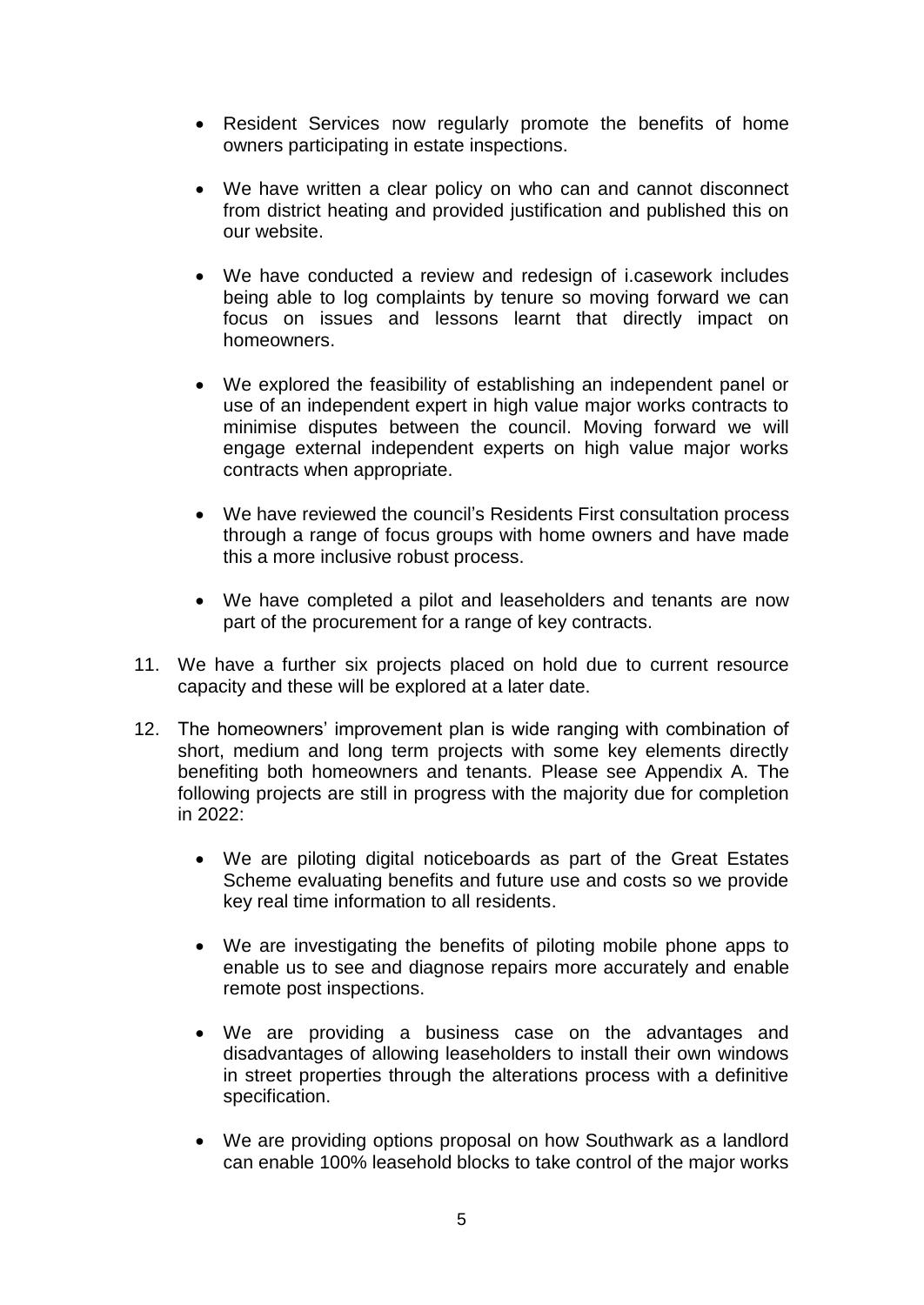programme on their estates.

- We have set up a working group to identify how we can improve the quality of the recording of communal repairs, coding by contact centre and repairs teams who raise repairs to enable accurate real time service charge construction.
- We are investigating the feasibility of a specific contract as a test case/pilot for street properties changing how we package contracts to ensure we get more accurate estimates and value for money.
- We are developing a proposal to allow leaseholders in blocks where all properties have been sold to take on responsibility for all external and communal repairs to the structure and fabric of the building. To include the ability to allow leaseholders in converted street properties to take on responsibility for the repair, maintenance and renewal of their windows.
- We are reviewing Asset Managements end to end process managing major works contracts.
- We are reviewing to ensure we improve, how we manage major works projects guarantees and warranties to avoid invalidating them by raising repairs orders or not undertaking routine maintenance.
- We are working on developing a commitment to be published that where works are covered by defects (patent or latent) or warranty, charges in the event of further works being required are not passed on to home owners.
- We are assessing the feasibility of a single, rolling five year capital programme (preferably within a 30 year asset management programme), identifying all proposed major works to each block/estate, including engineering works.
- We now have quarterly information showing the variance between initial and final major works invoices and are working on how we use the information.
- We are working on how we provide more information on service charges on the council's website. This would include investigating the feasibility of more real-time billing information and making clearer what it required under the terms of the lease.
- We are developing a pilot which will include a budget estimate for major works estimate on the notice of intention.
- We continue as a long term project improving the home owners web page with relevant information with the aim of it being a single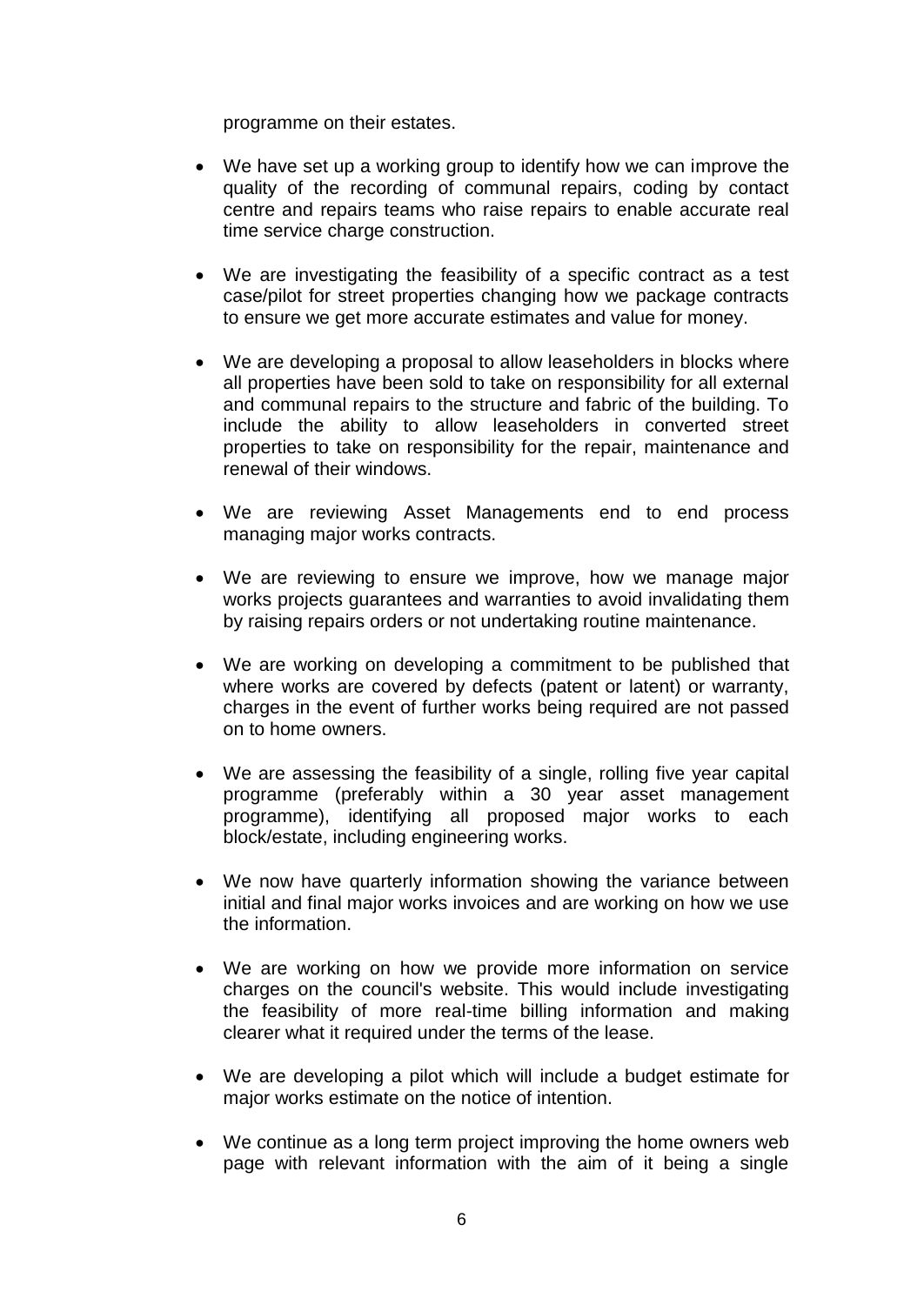source reference page.

- We are working on identifying what key performance information home owners would like to have published on the homeowners' webpage as currently only MSHO publish their performance information.
- 13. The improvement plan places great emphasis on the input of homeowners through a range of focus and task and finish groups as well as feedback from the Home owners Forum.
- 14. The plan was presented to the inaugural meeting of the new Home owners Forum held on the 17 February 2021 and favourably received. Progress updates have been provided when requested as agenda items.
- 15. The plan showing the progress from inception to September 2021 is now a published document available on the homeowners' webpage. It will also be delivered to every leaseholder and freeholder with the service charge estimates by the end of March 2022. See Appendix B.

#### **Policy implications**

16. Some of the individual projects embedded in the plan will be presented to cabinet for a policy decision.

#### **Community impact statement**

17. A community impact statement is not deemed necessary however this may will be required for any relevant individual policy changes.

# **Resource implications**

18. There are no resource implications currently identified but with reductions in staffing budgets this may impact on individual service areas ability to deliver.

# **NOTE: Legal/Financial implications**

19. Currently there are no legal implications but legal opinion will be sought on any potential policy changes.

# **Consultation**

20. Consultation on the plan has been conducted with the Home Owners Forum.

# **SUPPLEMENTARY ADVICE FROM OTHER OFFICERS**

21. There is no requirement for supplementary advice.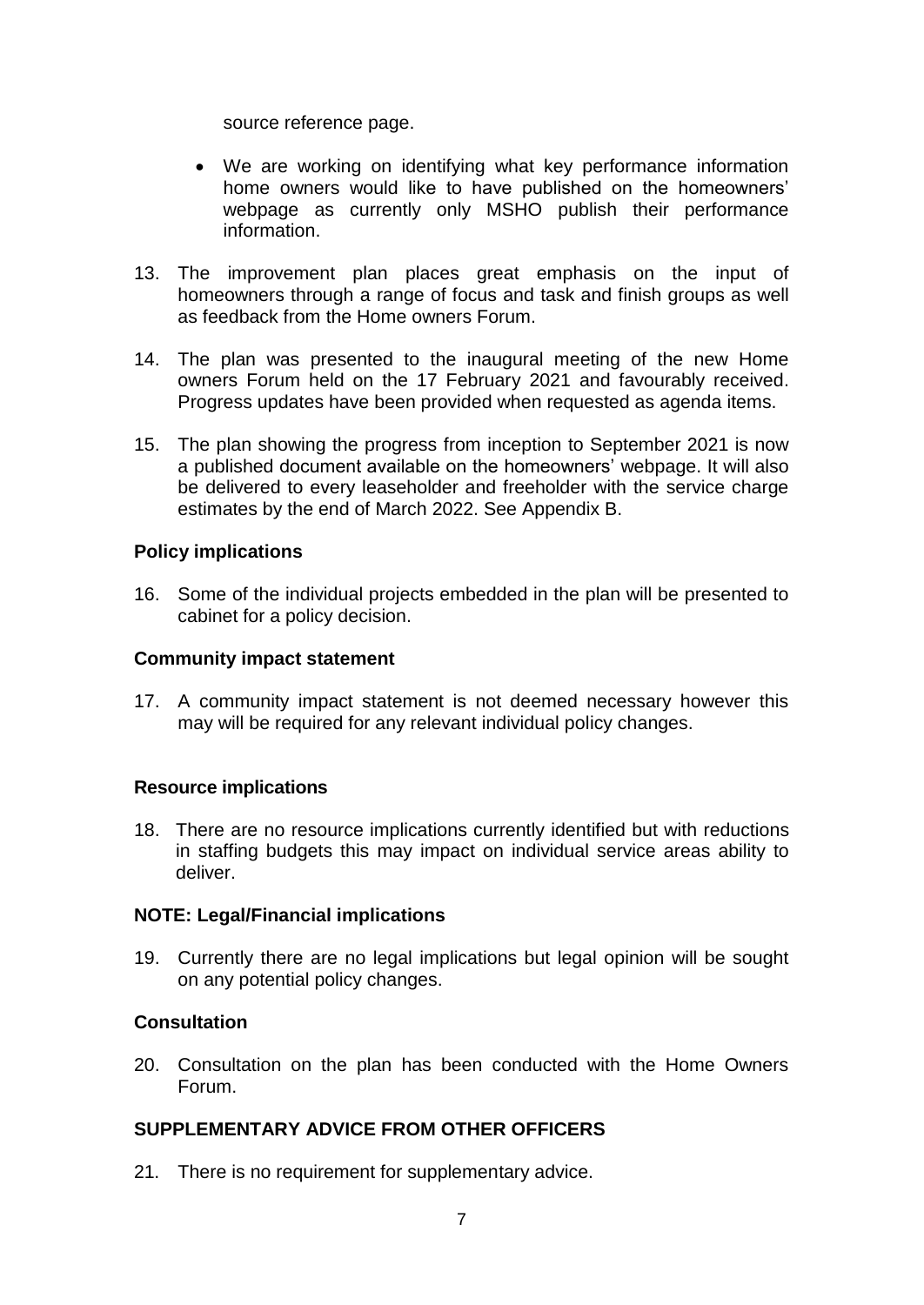## **Director of Communities, Strategic Director of Finance and Governance**

22. Not required.

## **Head of Procurement**

23. Not required.

### **Other officers**

24. Comments from other officers at this point in time are not required.

# **REASONS FOR URGENCY**

## **Legislative requirement**

25. Not required.

# **BACKGROUND DOCUMENTS**

| <b>Background Papers</b>                                 | <b>Held At</b> | <b>Contact</b>                                  |
|----------------------------------------------------------|----------------|-------------------------------------------------|
| Title of document(s) Homeowners MSHO<br>Improvement Plan |                | Fiona Buist<br>Fiona.buist@sout<br>hwark.gov.uk |

# **APPENDICES**

| No.        | <b>Title</b>                      |
|------------|-----------------------------------|
| Appendix A | Homeowners Improvement Plan (HIP) |
| Appendix B | Condensed HIP                     |